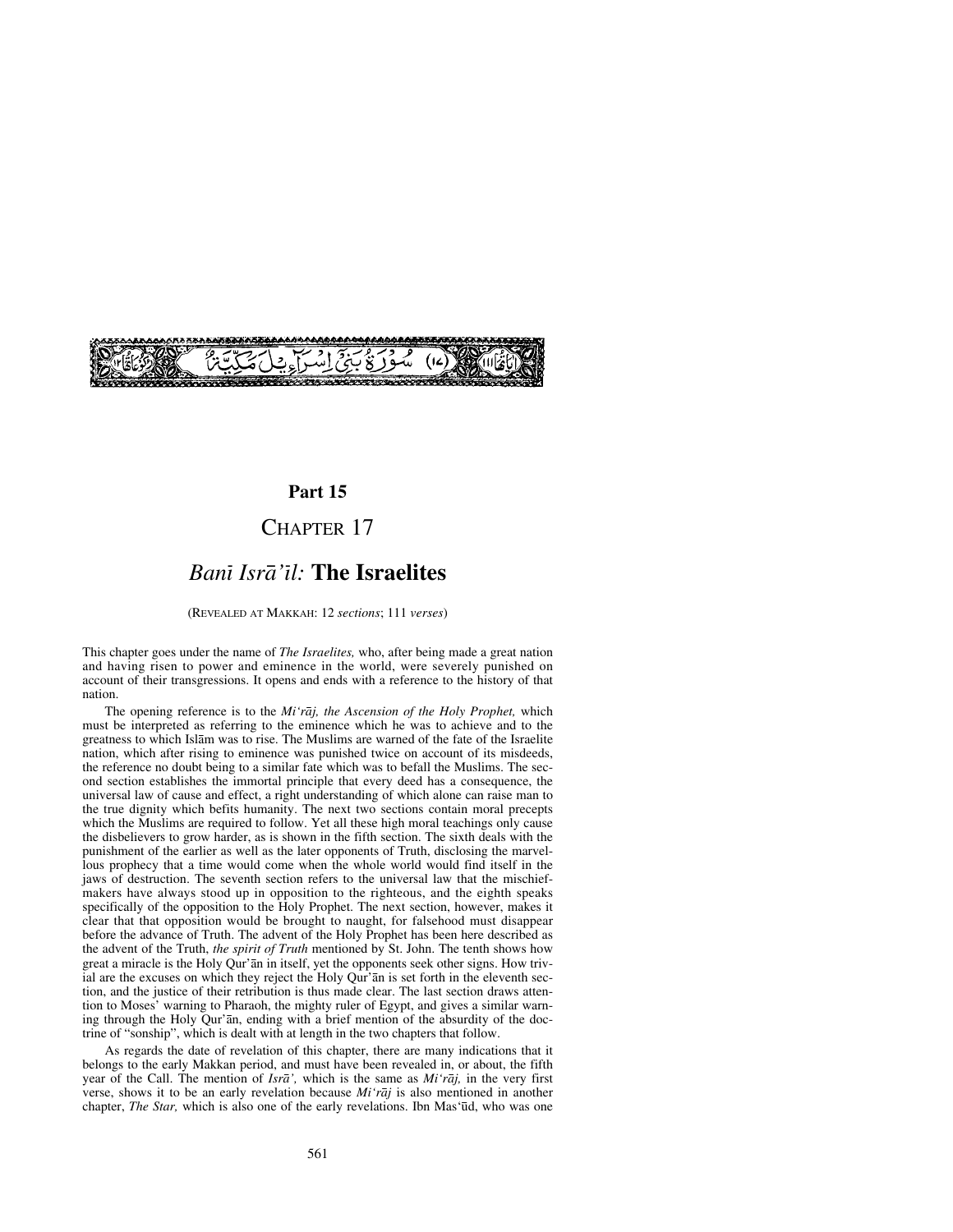of the early converts to Islåm, is reported to have said, speaking of the five chapters, 17th to 21st: "They are of the early revelations and they are the ones that I committed to memory first" (B. 66:6).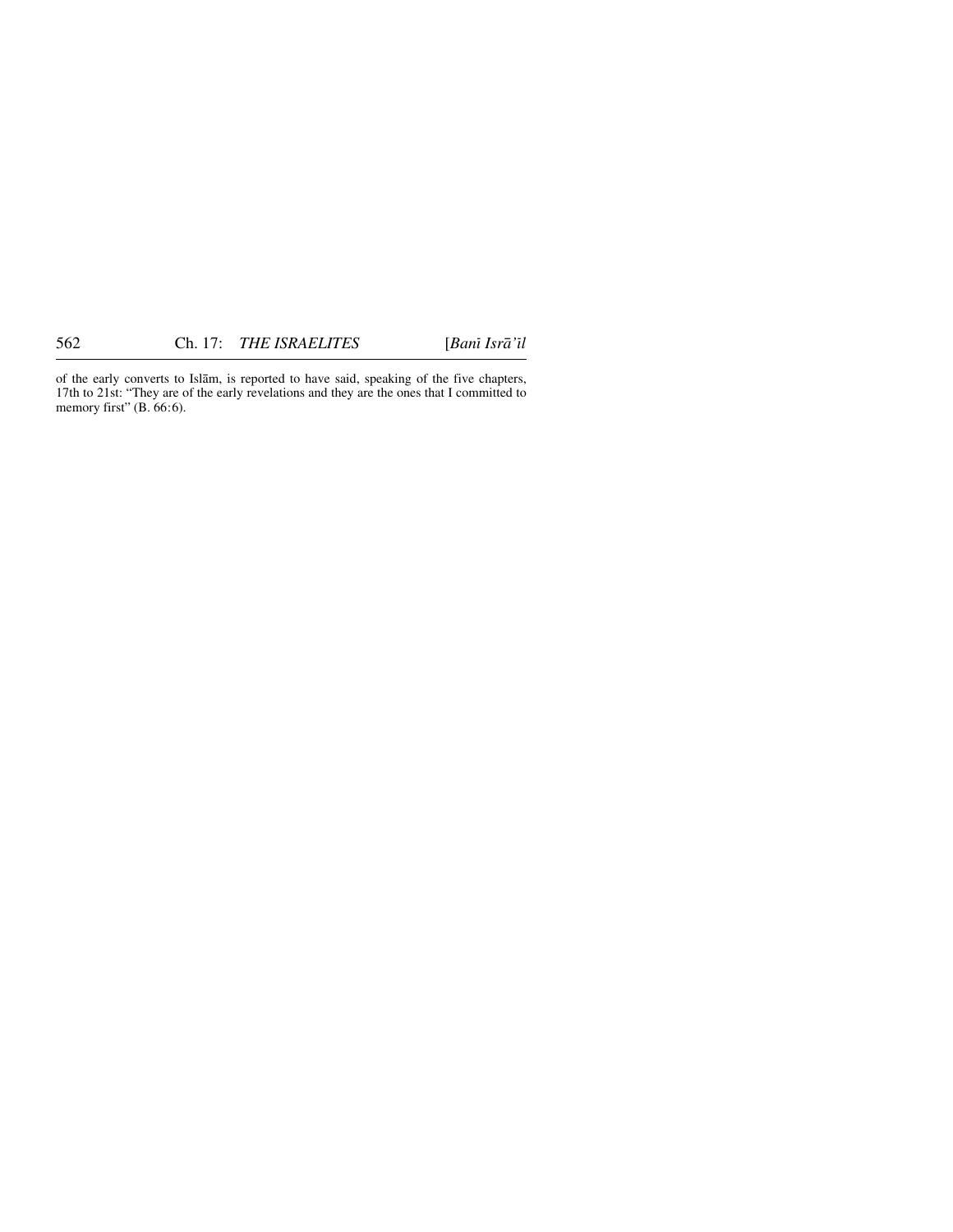#### SECTION 1: **Israelites punished Twice**

In the name of Allåh, the Beneficent, the Merciful.

**1** Glory to Him Who carried His servant by night from the Sacred Mosque to the Remote Mosque, whose precincts We blessed, that We might show him of Our signs!*<sup>a</sup>* Surely He is the Hearing, the Seeing.

**2** And We gave Moses the Book and made it a guidance to the Children of Israel (saying): Take no guardian beside Me*<sup>a</sup>* —

**3** The offspring of those whom We bore with Noah. Surely he was a grateful servant.

**4** And We made known to the Children of Israel in the Book: Certainly you will make mischief in the land twice, and behave insolently with mighty arrogance.*<sup>a</sup>*

بِيْسِجِدِاللَّهِ الدِّحْسَنِ الدَّجِسِيْمِينِ سُبُحْنَ الَّذِيْ أَسْرٰى بِعَبْدِ وَ لَيْلًا مِّنَ السَّنْجِرِ الْحَرَامِ لِلَّ الْسَّنْجِرِ الْأَقْصَا الَّذِينَ بْرَكْنَا حَوْلَهُ لِلْرِيَهُ مِنْ الْبِتِنَا إِنَّهُ هُوَ السَّمِيْعُ الْبَصِيْرُ @ وَ أَنَيْنَا مُؤْسَى الْكُتْبَ وَجَعَلْنَٰهُ هُيَّاي لِّبَنِيَّ إِسْرَاءِيْلَ ٱلَّا تَنْتَخِذُ وَاصِنْ دُوْنِيْ وَكِيْلَاَجْ ذُرِّيَّةَ مَنْ حَدَلْنَا مَعَ نُوْجِ إِنَّهُ كَانَ عَنِدًا نِسْڪُوْسًا۞ وَتَضَيْنَآلِلْ بَنِيِّ إِسْرَآءِيْلَ فِي الْكِتْبِ لَتَفْسِدُنَّ فِي الْأَمْرَضِ مَرَّتَيْنِ وَلَتَعَلَّنَ عُلُّآڪَ بِدَانَ

2*a*. The first verse really prophesies a great future for Islåm and the Muslims, while this warns them of the pitfalls of greatness, citing the instance of a nation that had been made to rise to eminence before them.

<sup>1</sup>*a*. The carrying by night of the Prophet from the Sacred Mosque at Makkah to the Remote Mosque at Jerusalem is in reference to the Prophet's reported Ascension. Though Bukhåri speaks of *Isrå'* in B. 63:41 and of *Mi'råj* in B. 63:42, yet elsewhere he speaks of *the prayers being made obligatory on the night of Isrå',* and then goes on to narrate the hadith which speaks of *Mi'raj* and of the prayers being made obligatory in *Mi'råj* (B. 8:1). *Isrå'* is, in fact, the first stage in *Mi'råj,* as before his Ascension to heaven, the Prophet was taken to the Remote Mosque, or the Temple at Jerusalem. That the Ascension was not a translation of the body, but the spiritual experience of the Holy Prophet, is shown in 60*b*, where it is expressly called a *ru'yå* or a *vision*. As the significance of the Ascension was the spiritual eminence of the Holy Prophet and indicated his triumph in the world, his being carried to the Temple at Jerusalem signified that he would also inherit the blessings of the Israelite prophets.

<sup>4</sup>*a*. Compare 5:78: "Those who disbelieved from among the Children of Israel were cursed by the tongue of David and Jesus, son of Mary". Jerusalem was destroyed twice as a punishment for the transgressions of the Jews, once by the Babylonians, and again by the Romans. See Jesus' warning in Matt. 23:38: "Behold, your house is left unto you desolate," and Luke 21:24: "And Jerusalem shall be trodden down of the Gentiles," and various other like references. The Psalms are also replete with warnings.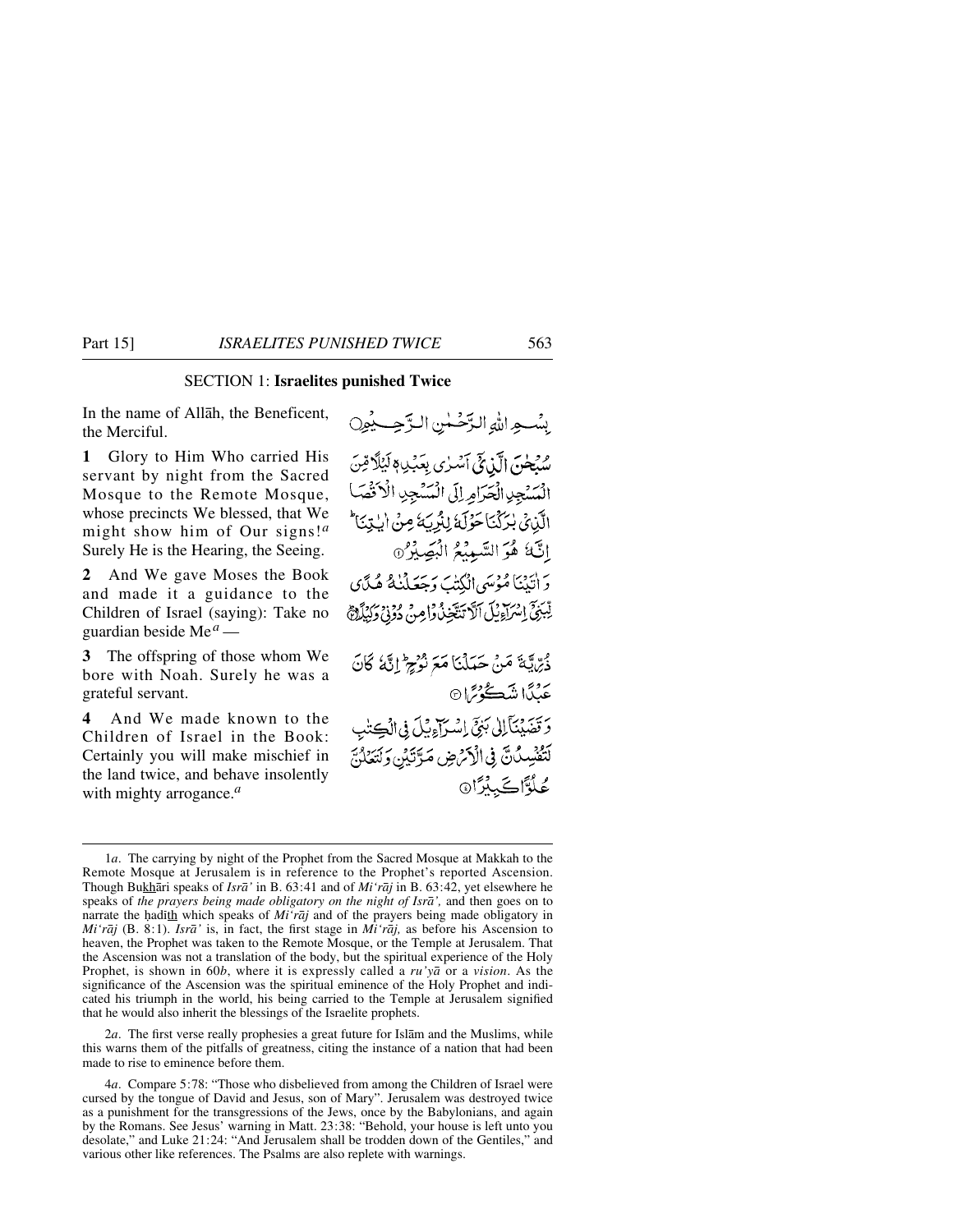**5** So when of the two, the first warning came to pass, We raised against you Our servants, of mighty prowess, so they made havoc in (your) houses. And it was an accomplished threat.

**6** Then We gave you back the turn against them, and aided you with wealth and children and made you a numerous band.*<sup>a</sup>*

**7** If you do good, you do good for your own souls. And if you do evil, it is for them. So when the second warning came, (We raised another people) that they might bring you to grief and that they might enter the Mosque as they entered it the first time, and that they might destroy, whatever they conquered, with utter destruction.*<sup>a</sup>*

**8** It may be that your Lord will have mercy on you. And if you return (to mischief), We will return (to punishفَيَاذَا جَآءَ وَعْدُ أَوْلَهُمَا بَعَثْنَا عَلَيْكُمْ عِبَادًا لَّنَآ أُولِيۡ بَأَيِّن شَدِ بِّدِي فَجَاسُوۡا خِلِلَ الدِّيَائِنِ دَكَنَ دَعْيَدًا مَّفَعُوْلًا ۞

تُعَ رَدَدْنَانَكُمُ الْكَرَّةَ عَلَيْهِهْ دَاَمْدَدْنَكُمْ بآمْوَالِ وَبَنِيْنَ وَجَعَلْنَكْمُ أَكْثَرُنَفِيْرًا @

اق آحسنگفر آحسنگفر (منفسکفر وان أَسَأَنُهُ فَلَهَا ۖ فَأَذَا جَأَءَ وَعَدُ الْإِخْرَةِ لِيَسُوْنَا وُمُحِوْهُكُمْ وَلِيدٌ خُلُواالْمُسْهِجِدَاكَهَا دَخَلُوْهُ أَوَّلَ مَرَّةٍ وَلِيُتَبِّرُوْاهَا عَلَوْاتَنْبِيْزَا⊚

عکهی رژو در بردس ده سده و در در در<br>عکهی رنگجر آن ترجعگگر و آن عک تشمر

<sup>6</sup>*a*. V. 5 relates the destruction of the Temple at Jerusalem and the murder, imprisonment, and banishment of the Jews by the Babylonians in the year 588 B.C., while v. 6 relates to the return of the Jews and rebuilding of the temple under Zerubbabel, and to their subsequent prosperity. This is the turn of fortune spoken of here.

<sup>7</sup>*a*. This verse describes the destruction of the Temple a second time, which was accomplished by the Romans under Titus. The personal pronouns refer in all cases to the enemy, whoever he might be, and by no means indicate that the same enemy who first destroyed the Temple would do so on the second occasion. In the history of the Israelites, there is a prophetical reference to the history of the Muslims. The Caliphate of Islåm was destroyed twice, first by the Mongols under Hulagu in 656 A.H. (1258 A.D.), and again by the powers of Europe recently. But while in the case of the Israelites, their very Temple, their spiritual centre, was laid waste on both occasions, the spiritual centre of Islåm, the Ka'bah, has remained intact on both occasions under a Divine promise, though Muslim temporal rule suffered a severe reverse. The Jews were ruined both temporally and spiritually, but the Muslim suffering has affected only its temporal aspect. As a matter of fact, in both great reverses in Muslim history, Islåm has spiritually gained a conquest. The destruction of the Caliphate in 1258 was followed by the Mongols and Turks coming over to Islåm *en masse,* and the present-day afflictions of Islåm are giving birth to a spiritual resuscitation of the world with Islåm in the forefront. Along with the spiritual resurrection of Islåm, however, on both occasions, there has been a revival of its temporal power as well.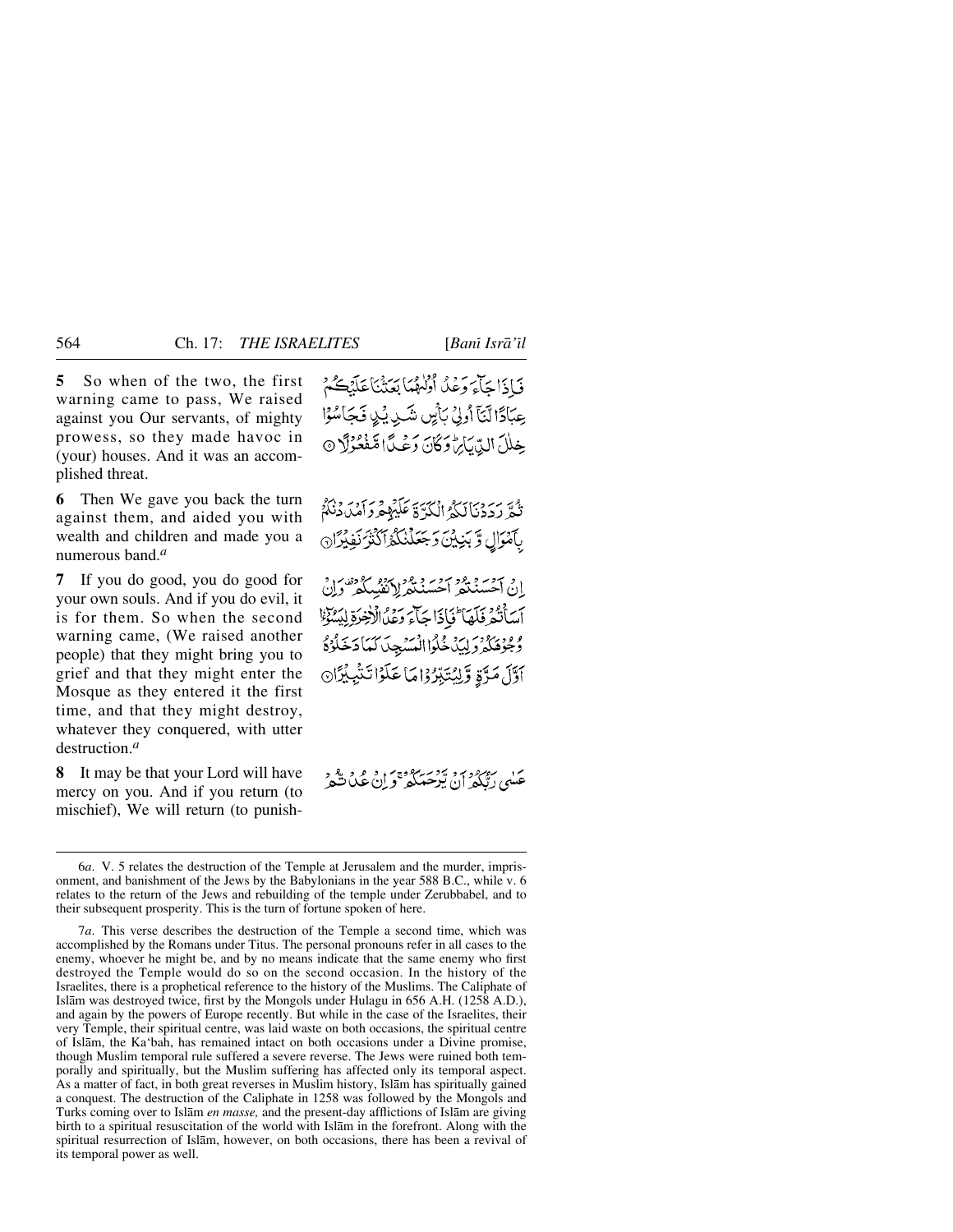ment).*<sup>a</sup>* And We have made hell a prison for the disbelievers.

**9** Surely this Qur'ån guides to that which is most upright, and gives good news to the believers who do good that theirs is a great reward,

**10** And that those who believe not in the Hereafter, We have prepared for them a painful chastisement.

اِنَّ هٰذَا الْقُرَّانَ يَهْدِي كَلَّتِنَ هِيَ اَقْوَمُ وَيُبِيَّنُوْالْمُؤْمِنِيْنَ الَّذِيْنَ يَعْمَلُوْنَ الصَّلِحٰتِ أَنَّ لَهُمْ آَجْرًا ڪَبِيْرًا  $\delta$ وَّ أَنَّ الَّذِيْنَ لَا يُؤْمِنُوْنَ بِ ٱلْأَخِيرَةِ بِهِ بِيَدْنَا لَعُهُمْ عَذَامًا أَلِيُبِيًا ۚ

<u>ٷڹ</u>

#### SECTION 2: **Every Deed has a Consequence**

**11** And man prays for evil as he ought to pray for good; and man is ever hasty.

**12** And We made the night and the day two signs, then We have made the sign of the night to pass away*<sup>a</sup>* and We have made the sign of the day manifest, so that you may seek grace from your Lord, and that you may know the numbering of years and the reckoning. And We have explained everything with distinctness.

دَيْدَعُ الْإِنْسَانُ بِالشَّيِّرْ دُعَاءَهُ بِالْغَيْرِ وَكَانَ الْإِنْسَانُ عَجُوْلًا وَجَعَلْنَا الَّذِلَ وَالنَّهَائِ ايْتَيْنِ مُحَوَّنَا أَيَةَ الَّبَٰلِ وَجَعَلْنَآ أَيَةَ النَّهَامِ مُبْصِرَةً يْسَرْ وَافْضَلَا قِينَ تَرَبِّكُمْ وَلِيَعْلَمُواعَدَدَ السِّنِيْنَ وَالْعِسَابَ وَكُلَّ شَيْءٍ فَصَّلْنَهُ تَفْصِلُهِ @

<sup>8</sup>*a*. This relates to the advent of the Holy Prophet Muhammad, when the Israelites were again given a chance to reform, but they are told that if they return to mischief they will again be punished. When the Holy Prophet came to Madinah, the Jews were at first in a conciliatory mood, but their enmity increased day by day, until they joined hands with the enemies of Islåm, devising plans to take his very life. The result was that they were swept out of Arabia, while their lot in all other countries of the world has always been one of hard trials and severe afflictions, and spiritually the Jewish religion has no future.

<sup>12</sup>*a*. The night stands for the darkness of ignorance and unbelief (see 2:257*a*), and the passing away of the night indicates that ignorance will vanish and the light of Islåm will take its place. Arabia witnessed this sign thirteen hundred years ago, and Islåm has since then been gradually advancing in the world; and now there are clear indications that the day is not distant when the sun of Islåm will shine forth in its full resplendence over the whole world. Some understand that by the two signs of the night and the day are meant the moon and the sun, and that the passing away of the sign of the night indicates that the moon does not possess original light.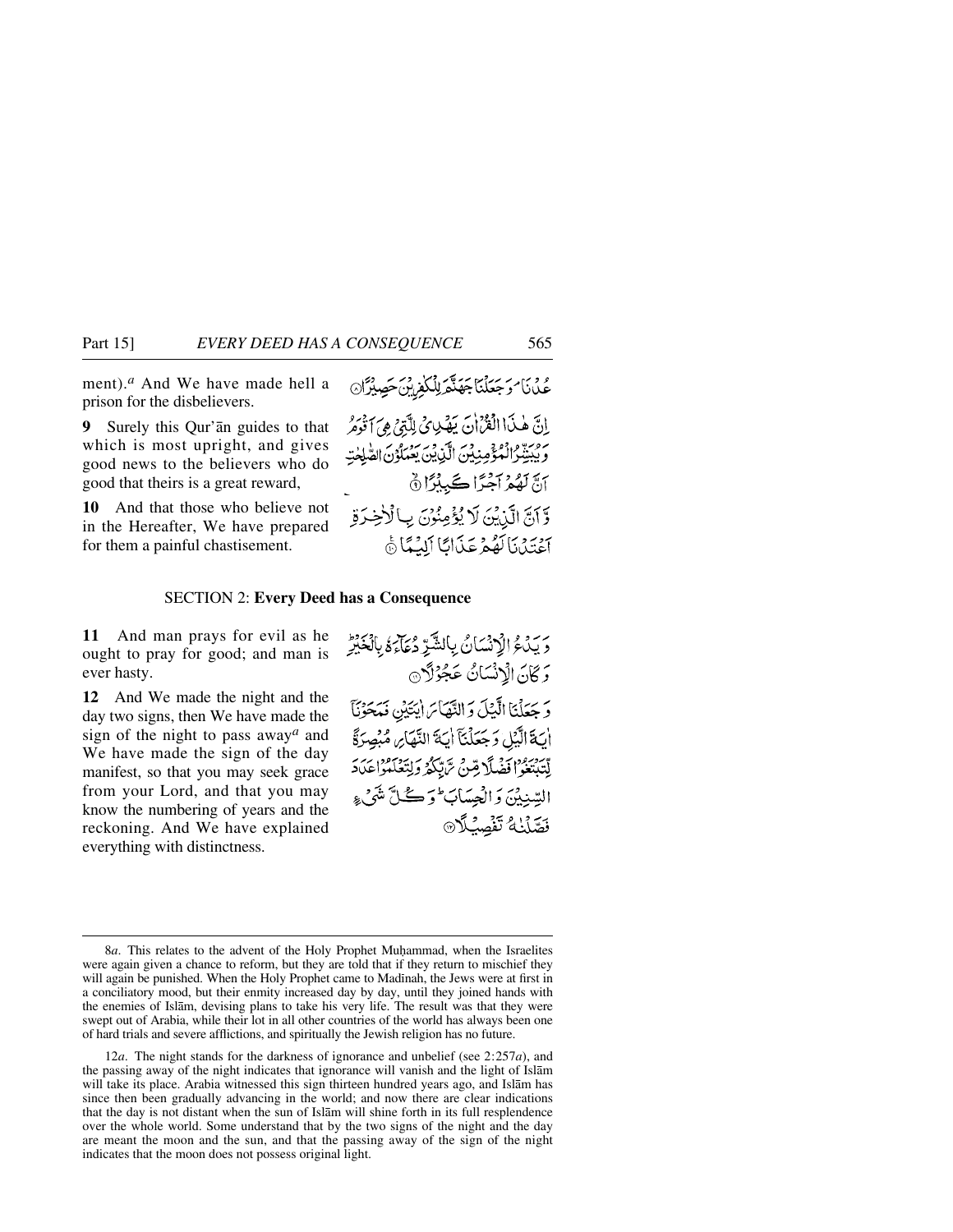**13** And We have made every man's actions to cling to his neck,*<sup>a</sup>* and We shall bring forth to him on the day of Resurrection a book which he will find wide open.

**14** Read thy book. Thine own soul is sufficient as a reckoner against thee this day.*<sup>a</sup>*

**15** Whoever goes aright, for his own soul does he go aright; and whoever goes astray, to its detriment only does he go astray. And no bearer of a burden can bear the burden of another.*<sup>a</sup>* Nor do We chastise until We raise a messenger.*<sup>b</sup>*

**16** And when We wish to destroy a town, We send commandments*<sup>a</sup>* to

وَكُلَّ إِنْسَانِ ٱلْزَمَٰنِهُ طَلِّرَةً فِي عُنُقِهِ ۚ دَ نْخْرِجْ لَهُ بَوْمَرالْقِيْهَةِ كَدَّنَا يَلْقَدِمُهُ مَنْشُورًا۞

إِثْرَاْكِتْبَكَ كَفَى بِنَفْسِكَ الْيَوْمَر عَلَّنْكَ حَسِبْتَانَ مَنِ اهْتَدٰى فَأِنَّمَا بَهُتَدِىْ لِنَفْسِ وَ مَنْ ضَلِّ فَإِنَّمَا يَضِلُّ عَلَيْهَا ۚ وَلَا تَذِيرُ وَإِبْرَادَةٌ وِّينِ لَهِ فَنَ الصَّلَّ عَلَيْهَا وبَّ وبِرِ حَتَّى نَبْعَتَ رَسُوۡوَٱ۞

وَإِذَا آَمَنُنَآ آَنۡ تُهۡلِكَ قَرۡيَةً آمَرۡنَا

14*a*. This verse throws a flood of light on the nature of the reckoning on the day of Resurrection and the *wazn* and the *mizan* (7:8; 55:7), showing clearly that it is nothing but a complete manifestation of the effects of the deeds done in this life.

15*a*. This verse strikes at the root of the doctrine of atonement. The burden of the sins of one man cannot be taken away by another, for, as already stated, the effect of each man's actions clings to himself. The other burdens spoken of in 29:13 — they will carry their own burdens and other burdens with their own burdens — are the burdens of misleading others, while those others are also answerable for their own errors.

15*b*. Here it is stated that guidance is offered to man through a messenger of God, but if he still persists in error and strays from the path, it is to his own detriment. And then it is added that the punishment of the Hereafter is only after man has been warned through a Divine messenger: *Nor do We chastise until We raise a messenger.* The law as to punishment in this world is stated in v. 16, which speaks of the destruction of towns, for such punishment is sent when tyranny and transgression assume extraordinary proportions, and punishment is then inflicted on large numbers.

16*a*, see next page.

<sup>13</sup>*a. Tair* (lit., *bird*) means the actions of a man, which are, as it were, attached as a necklace to his neck (Q, LL). Why this significance was attached to the word is explained by an Arab superstition. It was a custom of the Arabs to augur good and evil from birds, by observing whether a bird flew away of itself or by being roused, whether it flew to the right or to the left, or directly upwards, and the proposed action was accordingly deemed good or evil; hence the word came to signify *good and evil actions* (Rz). The verse reveals the principle that every action produces an effect which is made to cling to a man, and that this very effect will be met with on the day of Resurrection in the form of a wide-open book. It is thus by leaving its effect behind that every action of man is recorded, and this very effect constitutes the book of a man's actions. Clinging to the neck indicates the inseparability of one thing from another, thus establishing the law of cause and effect.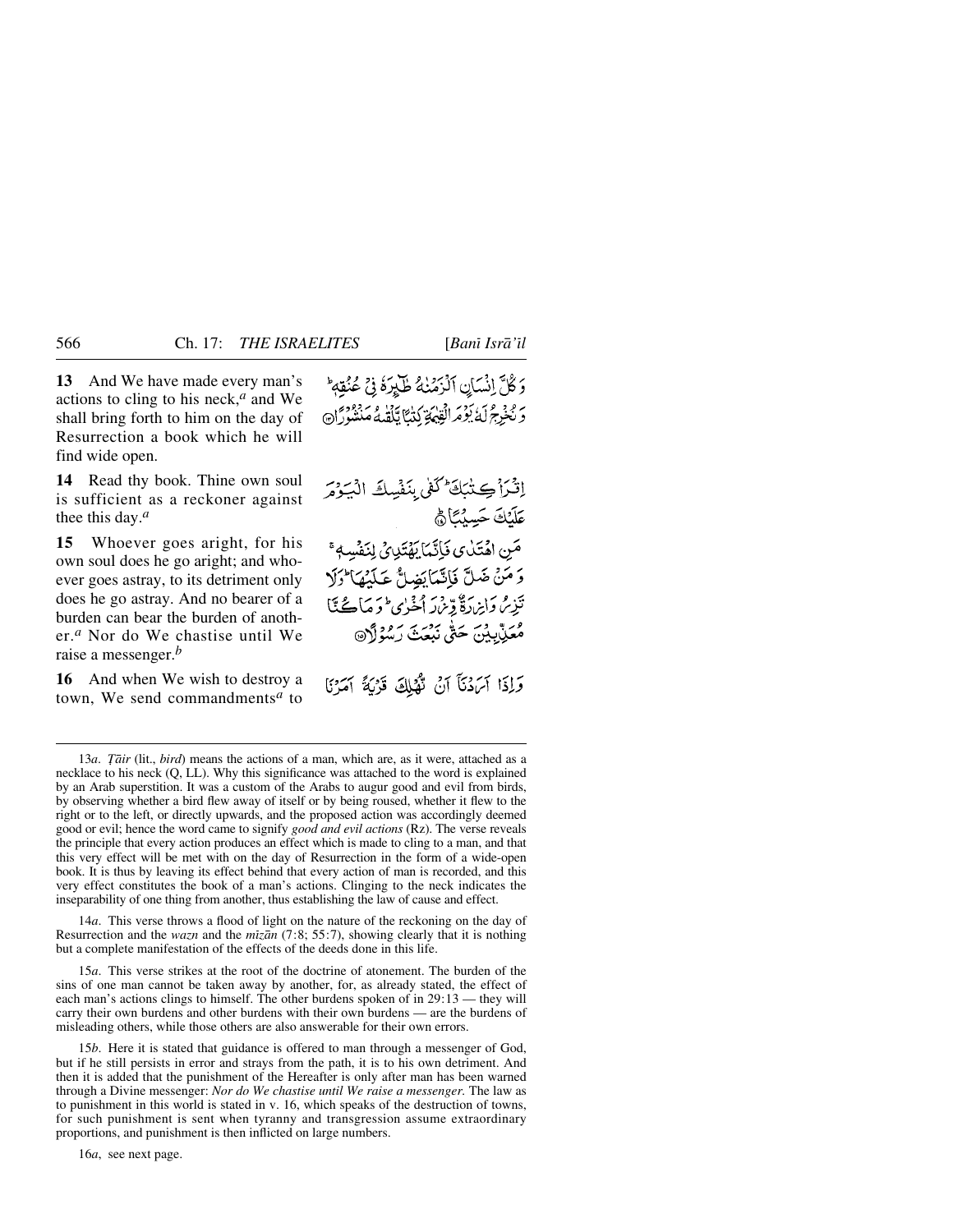its people who lead easy lives, but they transgress therein; thus the word proves true against it, so We destroy it with utter destruction.

**17** And how many generations did We destroy after Noah! And thy Lord suffices as being Aware and Seer of His servants' sins.

**18** Whoso desires this transitory life, We hasten to him therein what We please for whomsoever We desire, then We assign to him the hell; he will enter it despised, driven away.

**19** And whoso desires the Hereafter and strives for it as he ought to strive and he is a believer — those are they whose striving is amply rewarded.

**20** All do We aid — these as well as those — out of the bounty of thy Lord, and the bounty of thy Lord is not limited.

**21** See how We have made some of them to excel others. And certainly the Hereafter is greater in degrees and greater in excellence.

**22** Associate not any other god with Allåh, lest thou sit down despised, forsaken.

#### SECTION 3: **Moral Precepts**

**23** And thy Lord has decreed that you serve none but Him, and do good

مُتْرَ فِيُهَا فَفَسَقَوْا فِيْهَا فَحَقَّ عَلَيْهَا الْقَوْلُ فَيَكَدَّنَّهَا تَنْهِيْزَانَ وَكَمْ آهُلَكْنَا مِنَ الْقُرُوْنِ مِنْ بَعْلِ نُوْجِ ۚ ﴿ وَ كَـٰٓ فِي بِرَيِّكَ بِينُ نُوُبٍ عِبَادِمٖ خَبِيْرًا بَصِيْرًا® مَنْ كَانَ يُرِيْدُ الْعَاجِلَةَ عَجَّلْنَا لَهُ فِيْهَا مَا نَشَاءُ لِمَنْ تُرِيْدُ ثُمَّ جَعَلْنَا لَهُ جَهَنَّتُمْ تَصَلَّمَهَا مَنْهُوَهُا مَّنْ مُؤْمَّا وَ مَنْ آرَادَ الْإِخِيرَةَ وَ سَعٰى لَهَا مَدَمَهَا دَ مُوَ مُؤْمِنٌ فَأُولَيْكَ كَانَ سَعَيْهُمْ مَّشْكُوْرًا كُلَّا تَبُمِنَّ هَؤُلَاَءِ وَ هَؤُلَاَءِ مِنْ عَطَاءِ رَبِّكَ وَمَا كَانَ عَطَاءُ رَبِّكَ مَعْظُوْمٌ نَ إِنظُرْكَيْفَ فَضَّلْنَا بَعْضَهُمْرَعَلٰى بَعْضٍ \* وَ لَلْأَخِرَةُ أَكْبَرُ دَرَجَٰتٍ وَ أَكْبَرُ تَقْضِيْلًا ۞ لَاتَّجْعَلُ مَعَ اللهِ إِلَيَّا أَخَرَ فَتَقَعُّـلَ مَنْ مُنْ مَا مِّخْذُرُ لَاَرْهَ

دَقَضَى رَبُّكَ ٱلَّاتَعَبُّلُ ذَالِكَا َاِيًّا لَهُ وَ

<sup>16</sup>*a*. These words are sometimes misunderstood. Allåh does not command people to transgress, for it is plainly stated in 7:28: "Allåh enjoins not indecency"; and again in 16:90: "He forbids indecency and evil and rebellion". The meaning is clear: Allåh sends them commandments to do good, pointing out the right way through His prophets, but as they are accustomed to lead easy lives, they transgress those commandments, and are therefore punished.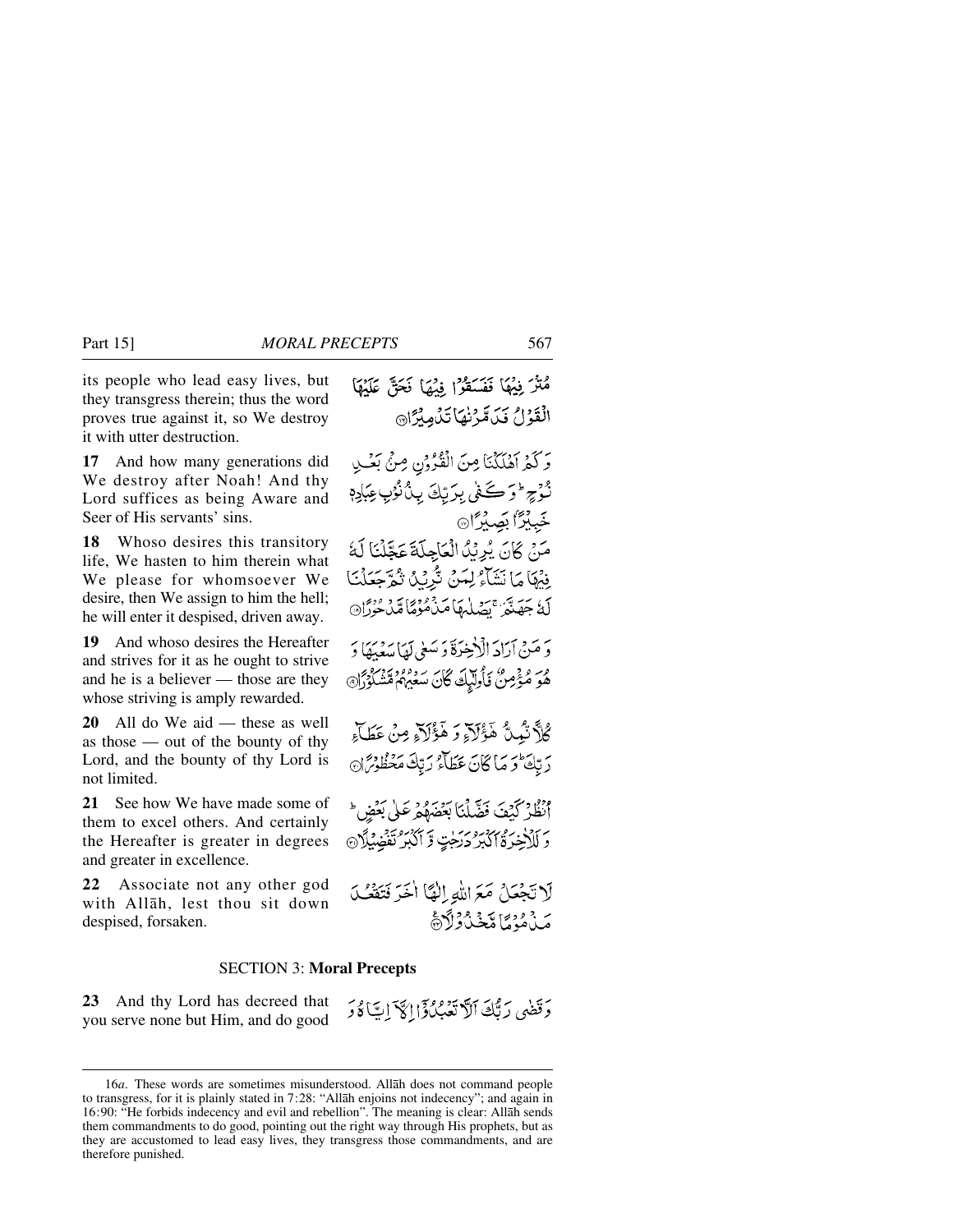to parents.*<sup>a</sup>* If either or both of them reach old age with thee, say not "Fie" to them, nor chide them, and speak to them a generous word.

**24** And lower to them the wing of humility out of mercy, and say: My Lord, have mercy on them, as they brought me up (when I was) little.

**25** Your Lord knows best what is in your minds. If you are righteous, He is surely Forgiving to those who turn (to Him).

**26** And give to the near of kin his due and (to) the needy and the wayfarer, and squander not wastefully.

**27** Surely the squanderers are the devil's brethren. And the devil is ever ungrateful to his Lord.*<sup>a</sup>*

**28** And if thou turn away from them to seek mercy from thy Lord, which thou hopest for, speak to them a gentle word.*<sup>a</sup>*

**29** And make not thy hand to be shackled to thy neck, nor stretch it forth to the utmost (limit) of its stretching forth, lest thou sit down blamed, stripped off.*<sup>a</sup>*

بِالْوَالِدَيْنِ إِحْسَا ئَا َ إِمَّا بِبَلْغَنَّ عِنْدَكَ الْكِبَرَ آحِدٌهُ هُمَّآ أَوْ كِلْهُمَا فَلَا تَقُلْ لَّهُمَّاً أَيَّ وَّ لَا تَنْهَرُهُمَا وَقُلْ لَّهُمَا قَوْلَا كَرِيْمَا وَاخْفِضْ لَهُمَا جَنَاحَ النَّالِّ مِنَ الرَّحْمَةِ دَ قُلْ رَّبِّ الْحَمْهُمَاكَتَا رَبَّيْنِي صَغِيْرًا ﴾

ر، دور به ديد به بيد دور دور دارد برد.<br>رېگه اعلمريها في نفو سگه لن تگونوا صْلِحِيْنَ فَإِنَّهُ كَانَ لِلْأَوَّابِيْنَ غَفُوْرًا @

دَ إِنَّ ذَا الْقَدْيِي حَقَّهُ وَالْمَسْكِينَ وَإِبْنَ السَّبِيْلِ وَلَا تُبَيِّنَ تَبَيْنِيْهِمْ يَرَانَ إِنَّ الْمُبَنِّ دِيْنَ كَانُوۡٓالِخُوَانَ الشَّيٰطِيۡنِ ۖ وَكَانَ الشَّيْطُنُّ لِرَبِّهٖ كَفُوْتَرَا® وَ إِمَّا تَعْرِضَيٌّ عَنَهُمْ إِنَّ يَجْرَبُهُ بِيَضْ قِنْ دَّتِكَ تَرْجُوهُ) فَقُلْ لَهُمْ قَوْلاَهْتُدُورُ إِنَّ

دَ لَا تَجْعَلْ بِكَاكَ مَغْلُوْلَةً إِلَىٰ عُنُقِكَ وَ لَا تَبْسُطُهَا كُلَّ الْيَسُطِ فَتَقْعُبُ مَلَوْمًا مَّحْسُوْسًا۞

29*a*, see next page.

<sup>23</sup>*a*. Obedience to parents is placed next to submission to Allåh, for among fellowbeings none has a greater claim upon a person than his parents. Moreover, obedience to parents is the seed from which, if the child is properly taught this lesson, springs the great obligation of obedience to all constituted authority.

<sup>27</sup>*a*. While enjoining charity, the Holy Qur'ån also draws attention to economy, thus indicating the golden mean. Those who waste wealth are called the devil's brethren, because they are ungrateful to God for wasting away what He has given them out of His grace.

<sup>28</sup>*a*. The *hoping for mercy from the Lord* means standing in need of the bounty of the Lord, i.e., *not having aught to give to the needy.* In that case one should still speak to the needy gently and not chide him with harshness. A saying of the Holy Prophet declares a gentle word spoken to a fellow man to be a deed of charity (B. 56:72).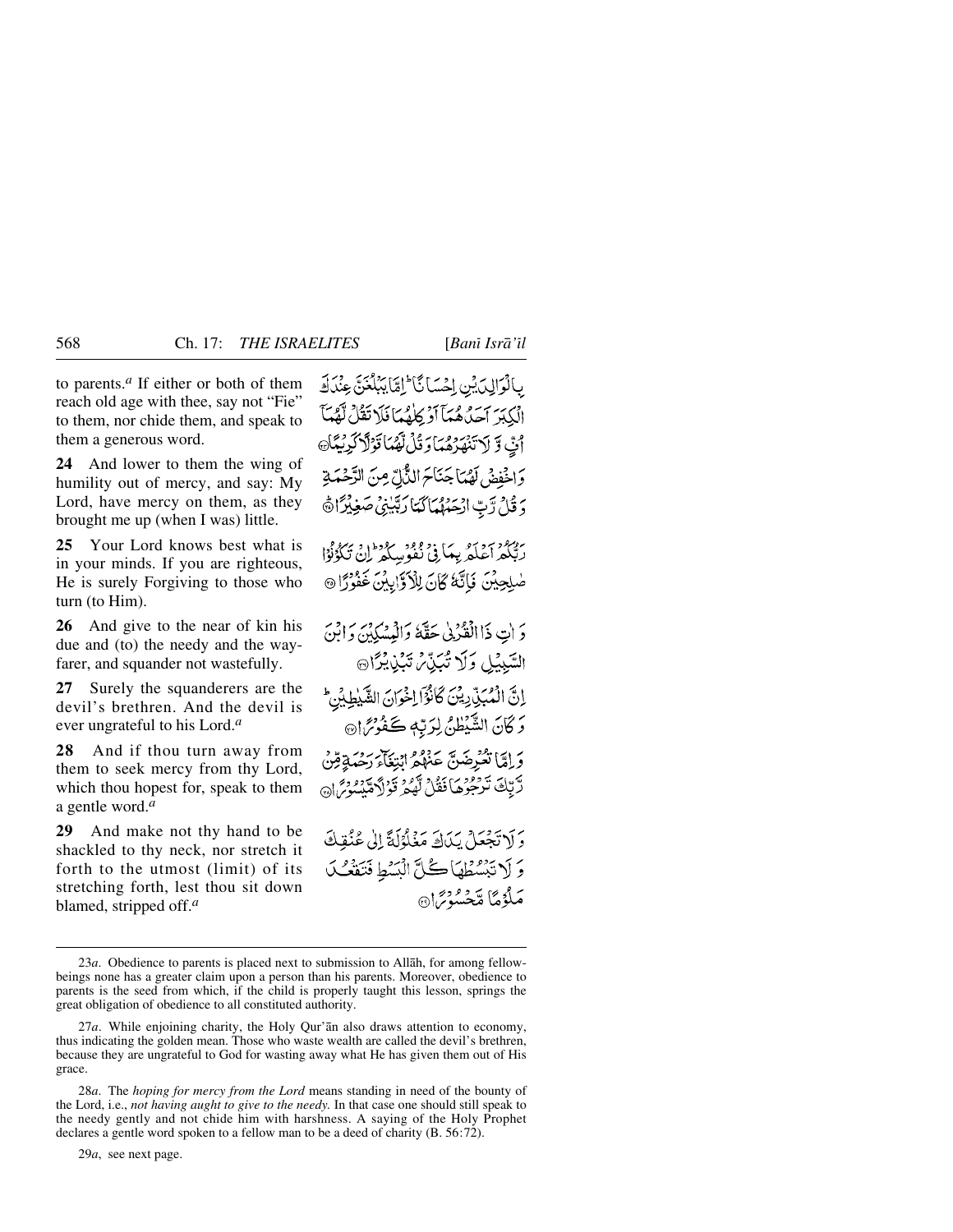**30** Surely thy Lord makes plentiful the means of subsistence for whom He pleases, and He straitens. Surely He is ever Aware, Seer, of His servants.

إِنَّ مَرَبِّكَ يَبْسُطُ الرِّزْقَ لِمَنْ تَتَنَاءُ وَ يَقَيْبِ ثَرَّ إِنَّكَ كَانَ بِعِبَادِ وَخَبِيْرًا بِصِبْرًا جَ

#### SECTION 4: **Moral Precepts**

**31** And kill not your children for fear of poverty — We provide for them and for you. Surely the killing of them is a great wrong.*<sup>a</sup>*

**32** And go not nigh to fornication: surely it is an obscenity. And evil is the way.*<sup>a</sup>*

**33** And kill not the soul which Allåh has forbidden except for a just cause. And whoever is slain unjustly, We have indeed given to his heir authority — but let him not exceed the limit in slaying. Surely he will be helped.*<sup>a</sup>*

**34** And draw not nigh to the orphan's property, except in a goodly way, till he attains his maturity. And

وَلَا تَقْتُلُوْۤا اَوْلَادَكُمْ خَشْبَةَ اِمْلَاتِيْ بَحْدِي بَنْ مِعْ مِعْ وَ إِيَّا كَدْ إِنَّ قَشَلَهُ مِنْ ڪَانَ خِطْأَڪَبِيۡرَا۞ وَلَا تَقْرَبُوا الزِّنَّى إِنَّهُ كَانَ فَأَحِشَةٌ وَسَآءَ سَبِيئِيلَآهِ دَ لَا يَقْتُلُوا النَّفْسَ الَّذِي حَدَّهَ اللَّهُ الَّ بِالْحَقِّ وَ مَنْ قُتِلَ مَظْلُوْمًا فَقَلْ جَعَلْنَا لِوَلِيِّهِ سُلْطُنَّا فَلَا يُسْرِفُ لِّي الْقَنْتَاعِ إِنَّكَ كَيْ لَنْ مَنْصُوْتِرَاهِ

وَلَا تَفْرَبُوْا مَالَ الْيَتِيْمِ الْآيِالَّتِيْ هِيَ بردسر بحتى يَبْلُغَ أَنْبُيَّةً وَ أَوْفُسُوا إِ

32*a*. This is another evil which is becoming prevalent with the growth of civilization. The Qur'ån not only forbids fornication but enjoins men not to go near it, thus avoiding all those opportunities which are likely to tempt one to fall into the evil. Hence it is that Islåm discourages the too free intermingling of the sexes.

33*a*. This verse contains nothing inconsistent with what is said in 2:178. The words *he will be helped* indicate that as the government is bound to help him by bringing the murderer within reach of the law, the heir should not take the law into his own hands. This is called exceeding the limits.

<sup>29</sup>*a*. By the shackling of the hand to the neck is meant being niggardly in one's expenses, and by stretching it forth to its utmost extent, being so profuse as to waste away all one's substance. The verse supplies a general rule regarding the mean to be adopted in one's ordinary expenses, and thus inculcates the duty of economy.

<sup>31</sup>*a*. Infanticide, in the case of daughters, was met with among the Arabs, but this was not for fear of poverty. According to R, *killing of children* here means *not giving them proper education;* ignorance, or intellectual death, being treated as death. The word *aulåd* (children) includes both males and females, and this explanation is therefore more reasonable. Or the reference may be to the modern evil of birth-control, which also amounts to the slaying of offspring.